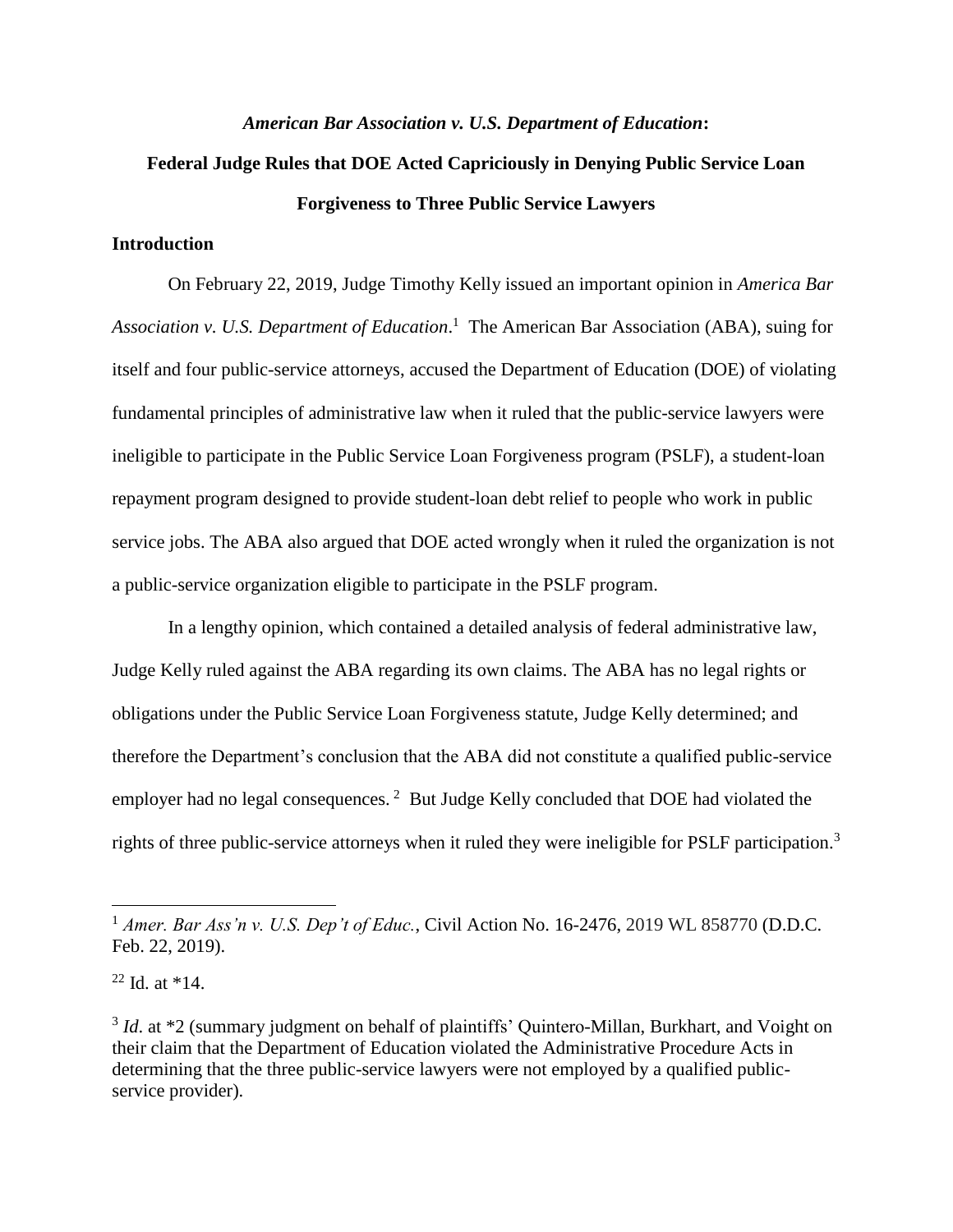As discussed below, more than one million Americans have applied for PSLF eligibility; and in initial screenings, about 75 percent of the applicants were certified as PSLF eligible due to the nature of their public service jobs.<sup>4</sup> Later, however, when DOE began processing requests for student-loan debt relief under the PSLF program, it denied 99 percent of them. 5 In *American Bar Association v. U.S. Department of Education*, Judge Kelly ruled that DOE had acted "arbitrarily and capriciously" toward three public-service lawyers when it changed the eligibility standards for the PSLF program and later ruled the three lawyers were ineligible to participate.<sup>6</sup> Judge Kelly's decision has enormous implications for student-loan debtors who are relying on the PSLF program to help them deal with their federal student loans.

#### **The Public Service Loan Forgiveness Program**

Congress enacted the Public Service Loan Forgiveness Program (PSLF) in 2007 to encourage people to take public-service jobs who might otherwise be dissuaded from doing so due to high levels of student-loan debt. Under the terms of the program, individuals working in qualified public-service jobs and who make 120 student-loan payments in approved incomebased repayment plans will have the balance of their federal student loans forgiven.<sup>7</sup> In other

<sup>4</sup> U.S. GOV'T ACCOUNTABILITY OFFICE, GAO 18-547, PUBLIC SERVICE LOAN FOREGIVENSS: EDUCATION NEEDS TO PROVIDE BETTER INFORMATION FOR THE LOAN SERVICER AND BORROWERS 9 (Sept. 27, 2018) [hereinafter GA0 18-547].

<sup>5</sup> Stacey Cowley, *28,000 public servants sought student loan forgiveness. 96 got it*, N.Y. TIMES, Sept. 27, 2018, [https://www.nytimes.com/2018/09/27/business/student-loan-forgiveness.html.](https://www.nytimes.com/2018/09/27/business/student-loan-forgiveness.html)

<sup>6</sup> *Amer. Bar Ass'n v. U.S. Dep't of Educ.,*at \*1.

<sup>7</sup> GAO 18-547, *supra* n. 4 at 4-5.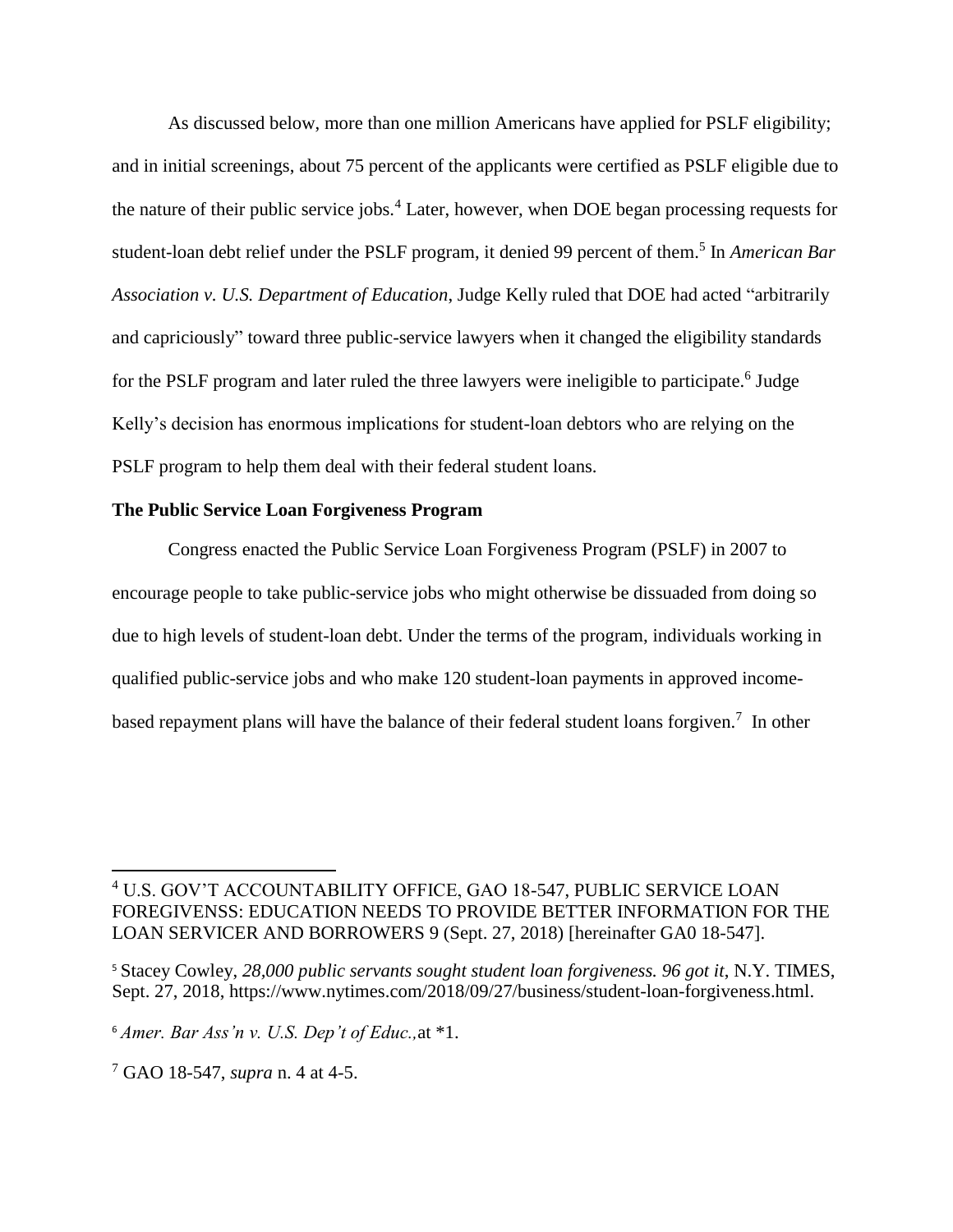words, individuals in the PSLF program will have their student-loan debt cancelled after ten years if they hold public service jobs and make regular student-loan payments.<sup>8</sup>

The PSLF program became a critically important option for individuals who had amassed high levels of student debt while in college or graduate school. PSLF became a particularly attractive program for law-school graduates as law-school tuition soared upward in recent years. The American Bar Association estimated in 2019 that graduates from private law schools finish their studies owing on average about \$122,000 in student loans in addition to an average of \$30,000 in loans taken out for undergraduate studies.<sup>9</sup> Graduates of public law schools owe an average of \$88,000.<sup>10</sup> In fact, for people who graduate from second- or third-tier law schools with high levels of student-loan debt and do not obtain high-paying jobs in the corporate law sector, PSLF may be the only viable option for paying off student loans.<sup>11</sup>

The U.S. Department of Education approved a process for certifying which individuals work in public-service jobs that are eligible for PSLF participation, and it assigned the

[https://www.americanbar.org/advocacy/governmental\\_legislative\\_work/aba-day/resources/pslf/.](https://www.americanbar.org/advocacy/governmental_legislative_work/aba-day/resources/pslf/)

<sup>10</sup> *Id*.

<sup>8</sup> For a detailed analysis of the Public Service Loan Forgiveness Program, see Jason Delisle, *The Coming Public Service Loan Forgiveness Bonanza*, BROOKINGS INST. (Sept. 26, 2016), [https://www.brookings.edu/research/the-coming-public-service-loan-forgiveness-bonanza/.](https://www.brookings.edu/research/the-coming-public-service-loan-forgiveness-bonanza/) *See also* If you are employed by a government or not-for-profit organization, you may be able to receive loan forgiveness under the Public Service Loan Forgiveness Program, U.S. DEP'T OF EDUC. (explaining PSLF program and eligibility requirements)[, https://studentaid.ed.gov/sa/repay-loans/forgiveness](https://studentaid.ed.gov/sa/repay-loans/forgiveness-cancellation/public-service#track-eligibility)[cancellation/public-service#track-eligibility.](https://studentaid.ed.gov/sa/repay-loans/forgiveness-cancellation/public-service#track-eligibility)

<sup>9</sup> AMER. BAR ASS'N, ISSUE RESOURCES: PUBLIC SERVICE LOAN FORGIVENESS (Jan. 28, 2019). (2019, January 28),

<sup>&</sup>lt;sup>11</sup> PAUL CAMPOS, DON'T GO TO LAW SCHOOL (UNLESS) (2012).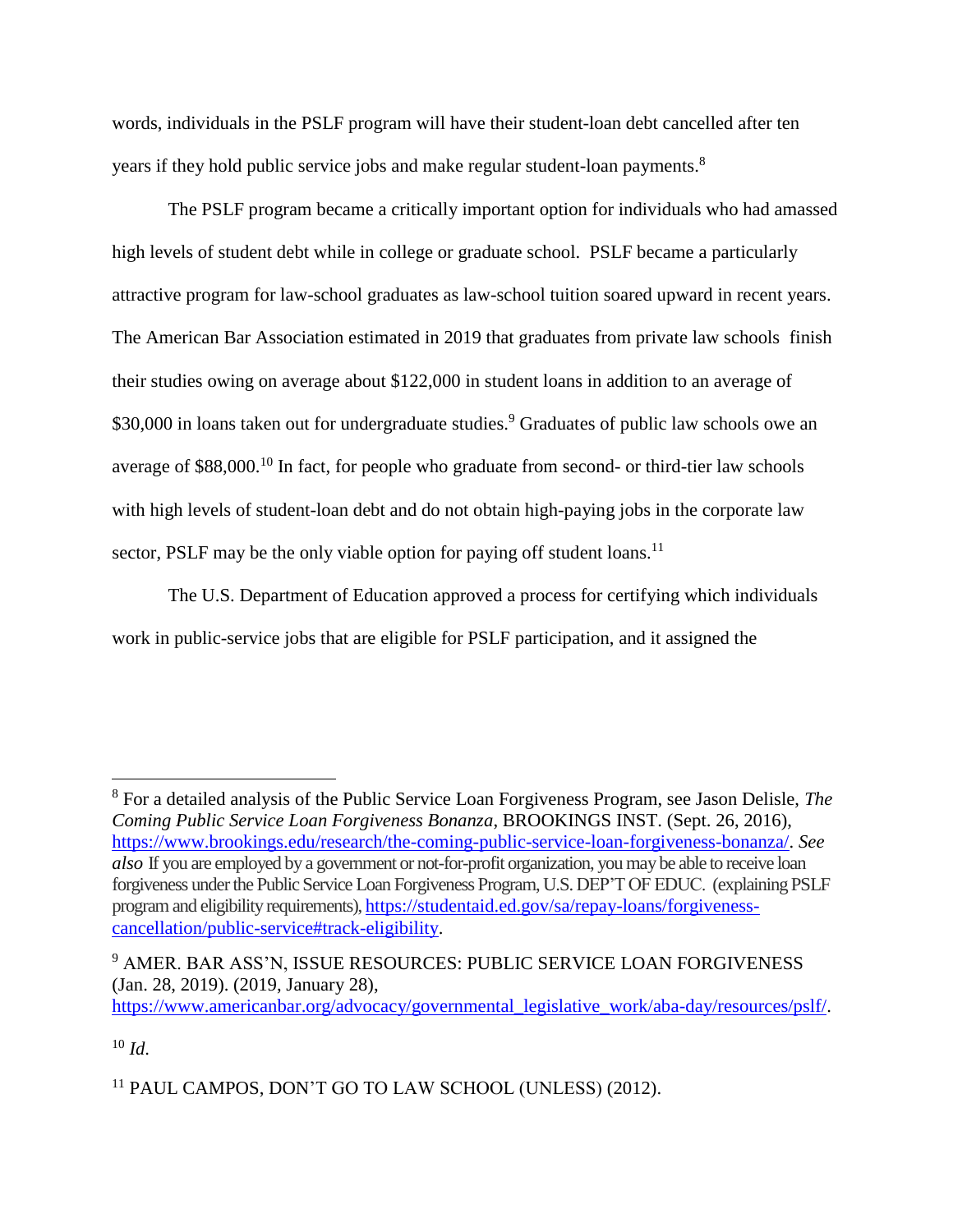certification-review process to Fedloan Servicing.<sup>12</sup> According to a 2018 report from the U.S. Government Accountability Office, Fedloan Servicing processed 1,173,420 applications for certification and approved 890,516 of them, or about 75 percent.<sup>13</sup>

In the fall of 2017 the PSLF program had been in place for ten years, and the first wave of student-loan borrowers who had accumulated 120 student-loan payments began applying to have their loan balances forgiven under PSLF. DOE denied almost all of them. As the Government Accounting Office reported in 2018, DOE only approved 55 loan forgiveness applications out of more than 19,000 that it reviewed—an acceptance rate of less than 1 percent.<sup>14</sup> Although applications were rejected for various reasons, DOE threw out 70 percent of them on the grounds that the applicants were not eligible for the program.<sup>15</sup>

Thousands of student-loan debtors who believed they were eligible for public-service loan forgiveness reacted with shock and surprise. In October 2018, student-loan borrowers in public service jobs sued Navient Corporation, accusing the loan servicer of making systematic misrepresentations to borrowers in order to discourage them from enrolling in PSLF and boost Navient's profits.<sup>16</sup>

<sup>13</sup> GAO 18-547, *supra* note 4, at 9.

<sup>14</sup> *Id*. at 11.

<sup>12</sup> Stacey Cowley, *Student Loan Forgiveness Program Approval Letters May Be Invalid, Education Dept. Says*, N.Y. TIMES, March 30, 2017, [https://www.nytimes.com/2017/03/30/business/student-loan-forgiveness-program-lawsuit.html.](https://www.nytimes.com/2017/03/30/business/student-loan-forgiveness-program-lawsuit.html)

<sup>&</sup>lt;sup>15</sup> Stacey Cowley, 28,000 public servants sought student loan forgiveness. 96 got it, N.Y. TIMES, Sept. 27, 2018, [https://www.nytimes.com/2018/09/27/business/student-loan](https://www.nytimes.com/2018/09/27/business/student-loan-forgiveness.html)[forgiveness.html.](https://www.nytimes.com/2018/09/27/business/student-loan-forgiveness.html)

<sup>16</sup> *Hyland v. Navient Corporation*, Case 1:18-cv-09031 (S.D.N.Y. filed Oct. 3, 2018). *See also* Zack Friedman, *How This New Navient Lawsuit Affects Your Student Loans*, FORBES.COM,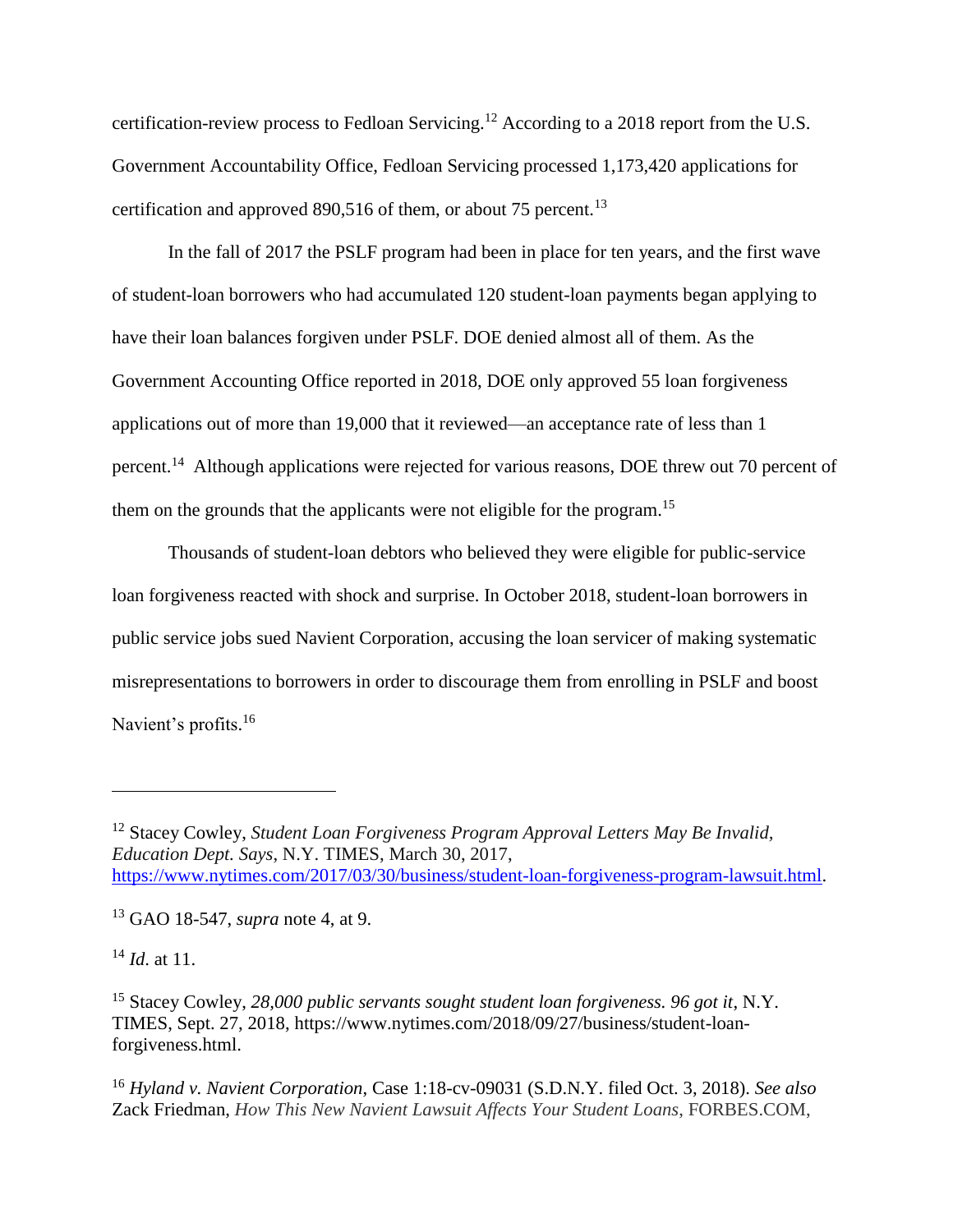Also that month, 150 Democrats in the U.S. Senate and House of Representatives sent a letter to Education Secretary Betsy DeVos, demanding that DOE turn over information about how it was handling the PSLF program. <sup>17</sup> *"*We are deeply troubled that millions of dedicated public servants may not obtain the loan forgiveness that they deserve if the Department does not act quickly to correct program implementation issues," the Congressional Democrats wrote.<sup>18</sup>

## *American Bar Association v. U.S. Department of Education*

The American Bar Association brought suit against DOE over its handling of the PSLF program in 2016.<sup>19</sup> In its complaint, ABA argued that the Department had violated the ABA's rights when it ruled that ABA was not an approved public-service organization entitled to participate in PSLF. ABA also sued on behalf of four public-service lawyers who had been declared ineligible for PSLF participation by DOE.

All four attorneys in ABA's lawsuit carried significant amounts of student-loan indebtedness. Michelle Quintero-Millan graduated from the University of Denver's law school in 2012. She worked for a time as an ABA attorney providing free legal services to undocumented and unaccompanied immigrant children in South Texas. Her student-loan burden had grown

 $18$  *Id.* 

<sup>(</sup>Oct. 8, 2018), [https://www.forbes.com/sites/zackfriedman/2018/10/08/navient-lawsuit-student](https://www.forbes.com/sites/zackfriedman/2018/10/08/navient-lawsuit-student-loan-forgiveness/#2f054ce143bd)[loan-forgiveness/#2f054ce143bd.](https://www.forbes.com/sites/zackfriedman/2018/10/08/navient-lawsuit-student-loan-forgiveness/#2f054ce143bd)

<sup>&</sup>lt;sup>17</sup> Press Release, Rep. James Rankin, Over 150 Democrats Call on Devos to Release More Information About The Department's Failure to Faithfully Implement the Public Service Loan Forgiveness Program (Oct. 17, 2018), [https://raskin.house.gov/media/press-releases/over-150](https://raskin.house.gov/media/press-releases/over-150-democrats-call-devos-release-more-information-about-department-s) [democrats-call-devos-release-more-information-about-department-s.](https://raskin.house.gov/media/press-releases/over-150-democrats-call-devos-release-more-information-about-department-s)

<sup>19</sup> Ron Lieber, *They Thought They Qualified for Student Loan Forgiveness. Years Later, the Government Changes Its Mind*, N.Y. TIMES, Dec. 20, 2016, [https://www.nytimes.com/2016/12/20/your-money/student-loans/they-thought-they-qualified](https://www.nytimes.com/2016/12/20/your-money/student-loans/they-thought-they-qualified-for-loan-forgiveness-years-later-the-answer-is-no.html)[for-loan-forgiveness-years-later-the-answer-is-no.html.](https://www.nytimes.com/2016/12/20/your-money/student-loans/they-thought-they-qualified-for-loan-forgiveness-years-later-the-answer-is-no.html)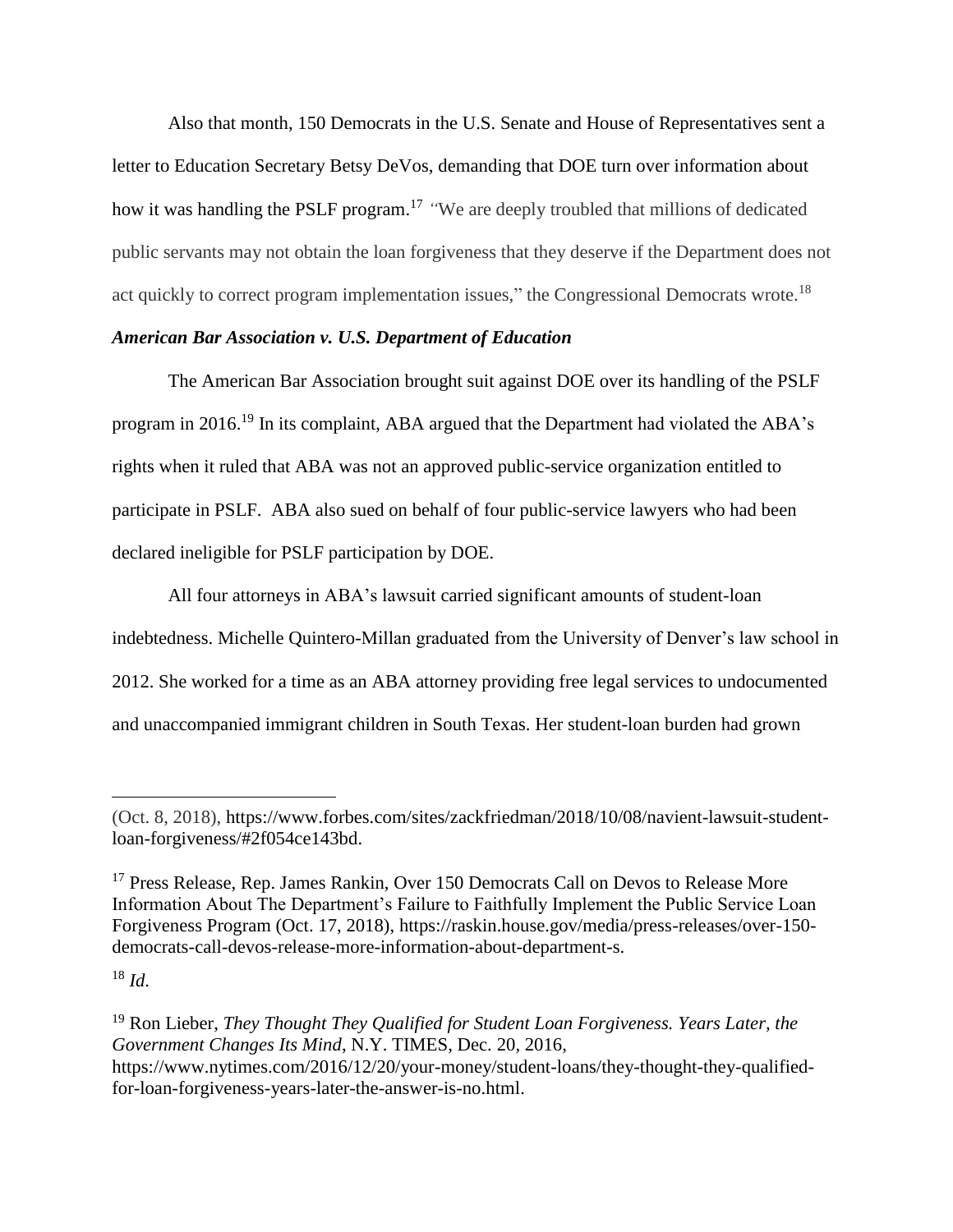from \$340,000 when she initially began repayment to more than \$430,000 due to accrued interest. 20

Geoffrey Burkhart graduated from DePaul University College of Law in 2008 and went to work for ABA as Attorney and Project Director for Legal Services. His job included improving legal services for the poor. Burkhart's student indebtedness had grown from \$155,899 in 2009 to over \$200,000 in 2017, even though he had been making regular student-loan payments. 21

Kate Voigt graduated from Boston College Law School in 2011. She began working for the American Immigration Lawyers Association, an organization that provides legal services for immigrants. Her debt had grown from \$205,546 when she first graduated to more than \$247,000. 22

Jamie Rudert, a 2010 graduate of American University Washington College of Law, worked for Vietnam Veterans for America, where he represented veterans with disability claims. He estimated that his student-loan debt had grown from about \$135,000 when he graduated to \$161,985 by May 2017.<sup>23</sup>

All four lawyers took public-service jobs in the belief that their jobs qualified them to participate in PSLF. ABA argued that DOE had violated the Administrative Procedure Act when

 $^{21}$  *Id.*, at  $*5$ .

 $^{22}$  *Id.*, at  $*6$ .

<sup>23</sup> *Id.*

<sup>20</sup> *ABA v. USDOE* at \*4.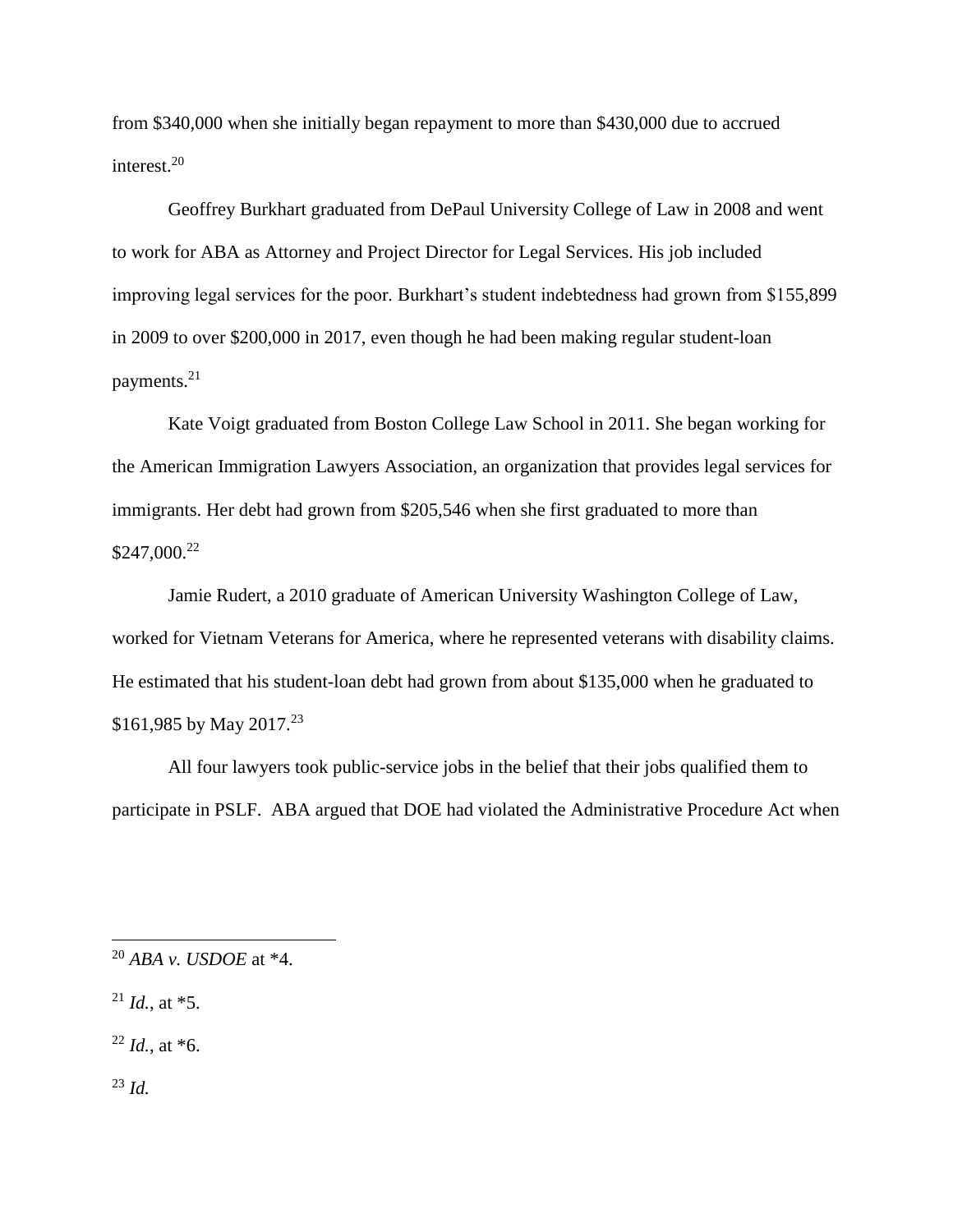it changed its definition of public service employment, and it also argued that the Department had violated due process by reversing course without giving the attorneys proper notice.<sup>24</sup>

DOE defended its actions with a variety of arguments. First, DOE argued that its decisions concerning PSLF eligibility were not were not "final agency actions," and thus ABA's lawsuit was premature.<sup>25</sup> But the court rejected that argument, saying that DOE's decisions were in effect final. DOE also argued that its actions had no "immediate or practical effect" on the four lawyer plaintiffs. But Judge Kelly rejected this argument as mere "nonsense."<sup>26</sup> It was clear, Judge Kelly observed, that the four lawyers faced growing debt burdens and had "structured their careers and long-term financial plans around their eligibility for the PSLF program."<sup>27</sup> Thus, Judge Kelly wrote, "DOE's ruling obviously had an 'immediate' and 'significant' impact on their ability to plan their careers and finances."<sup>28</sup>

DOE rejected two attorneys' PSLF claims based on the agency's "Primary Purpose" standard. In essence, DOE said that Quintero-Milan and Burkhart were not qualified for PSLF because ABA--their employer--was not an organization that offered public services as its primary purpose. DOE maintained that the Primary Purpose standard had always been in place, and that the original determination that Quintero-Milan and Burkhart's qualified for PSLF had been a "mistake" or "contractor's error."<sup>29</sup>

 $\overline{\phantom{a}}$ 

- $^{25}$  *Id.* at  $*9$ .
- <sup>26</sup> *Id.* at \*12.
- <sup>27</sup> *Id.*

<sup>28</sup> *Id.*

<sup>29</sup> *Id.* at \*15.

 $^{24}$  *Id.* at  $*1$ .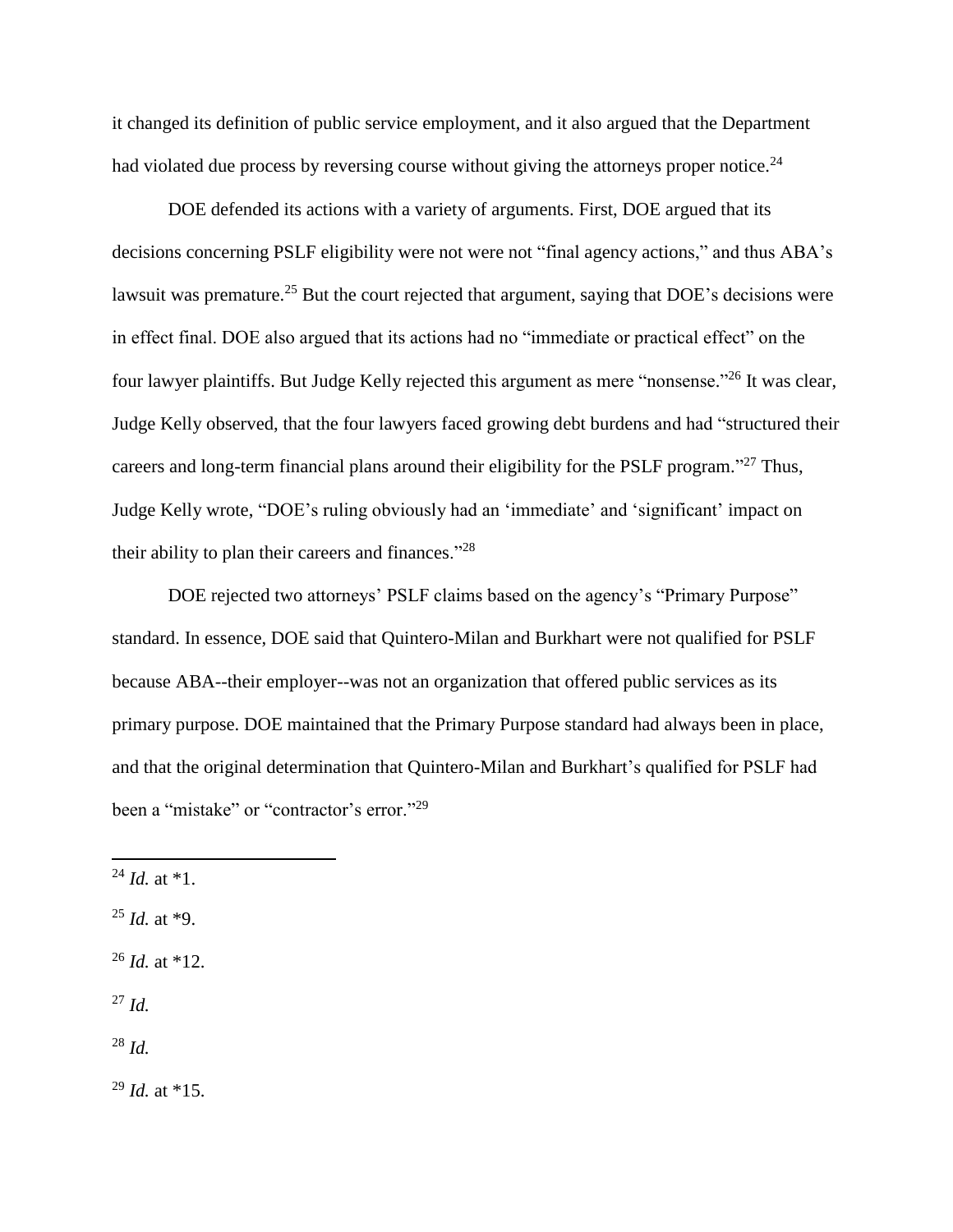But Judge Kelly rejected that argument. The record was clear, Judge Kelly ruled, that DOE had changed its certification standard when it adopted the Primary Purpose rule and that it had done so without complying with the Administrative Procedure Act.<sup>30</sup>

DOE ruled that Voight was ineligible for PSLF participation under its "School-Like Setting" standard. Voight, DOE maintained, had offered educational services, but she had not done so in a school-like setting. DOE also argued that it had applied the school-like-setting standard consistently over the years.

Again, Judge Kelly disagreed. The evidence was all-but-conclusive, Kelly ruled, that DOE adopted this standard *after* it had informed Voight that her job was PSLF qualified but before it reversed itself and told her she was ineligible.<sup>31</sup>

Thus, Judge Kelly concluded, with regard to three of the plaintiff attorneys--Quintero-Milan, Burkhart, and Voight—DOE had changed its position concerning PSLF eligibility to their detriment without engaging in the reasoned decisionmaking process required by the Administrative Procedure Act. Therefore, all three lawyers were entitled to summary judgment on their claims against DOE.<sup>32</sup>

As previously stated, Judge Kelly ruled against ABA on its own claims. In Judge Kelly's opinion, ABA had been unable to establish that it had been injured by DOE's ruling that ABA

 $30$  *Id.* at \*16.

 $31$  *Id.* at \*17.

 $32$  *Id.* at \*20-21.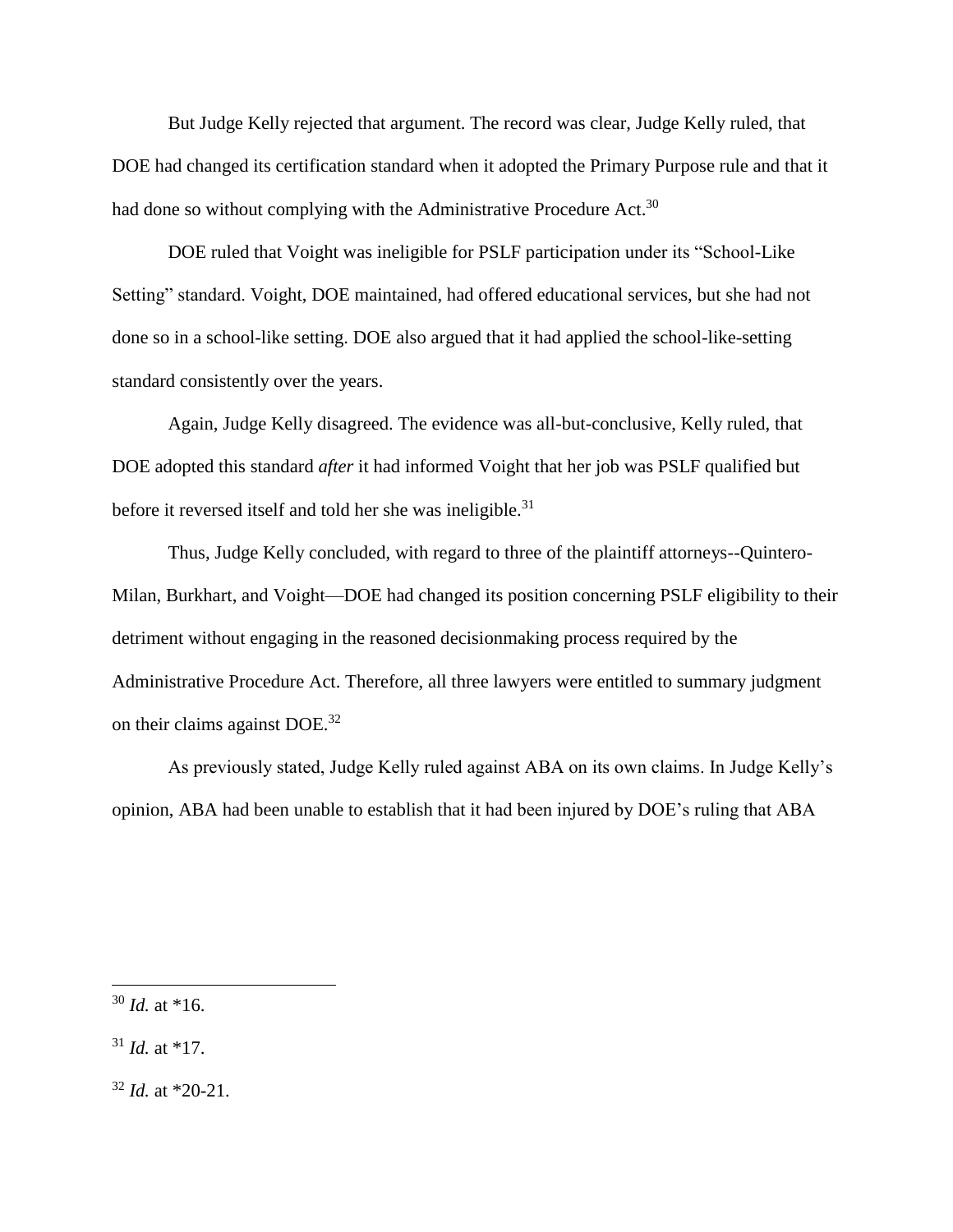was not a qualified public-service organization under the PSLF program.<sup>33</sup> Kelly also ruled against attorney Rudert based on a separate legal analysis.<sup>34</sup>

In summary, Judge Kelly ruled, the APA requires a court to set aside agency actions if they are "arbitrary, capricious, an abuse of discretion, or otherwise not in accordance with law."<sup>35</sup> DOE, by changing the way it determined PSLF eligibility in violation of the procedural requirements of the Administrative Procedure Act, had violated the rights of Quintero-Milan, Burkhart, and Voight. Accordingly, Judge Kelly vacated DOE's Primary Purpose and School-Like Setting standards along with the denial letters DOE had sent to Quintero-Millan, Burkhart, and Voight, and remanded their PSLF applications back to DOE for reconsideration in light of Judge Kelly's opinion.<sup>36</sup>

## **Political Developments**

According to news reports, Education Secretary Betsy DeVos does not support the Public Service Loan Forgiveness program and wants to put an end to it.<sup>37</sup> One senior DOE administrator

<sup>35</sup> *Id.* at \*19.

l

<sup>36</sup> *Id.* at \*25.

 $33$  *Id.* at \*23 ("the ABA has no protected property interest in its status as a qualifying organization that provides public interest law services").

<sup>&</sup>lt;sup>34</sup> *Id.* at \*21. In a later decision, Judge Kelly denied plaintiff Jamie Rudert's motion to amend Judge Kelly's decision, reiterating that Rudert was not entitled to relief. *Amer. Bar Ass'n v. U.S. Dep't of Educ*., Civil Action No. 16-2476, 2019 WL 2211208 (D.D.C. May 22, 2019).

<sup>37</sup> Jordan Weissmann, *Betsy DeVos Wants to Kill a Major Student Loan Forgiveness Program*, SLATE, May 17, 2017, https://slate.com/business/2017/05/the-trump-administration-wants-toend-the-public-service-loan-forgiveness-program.html.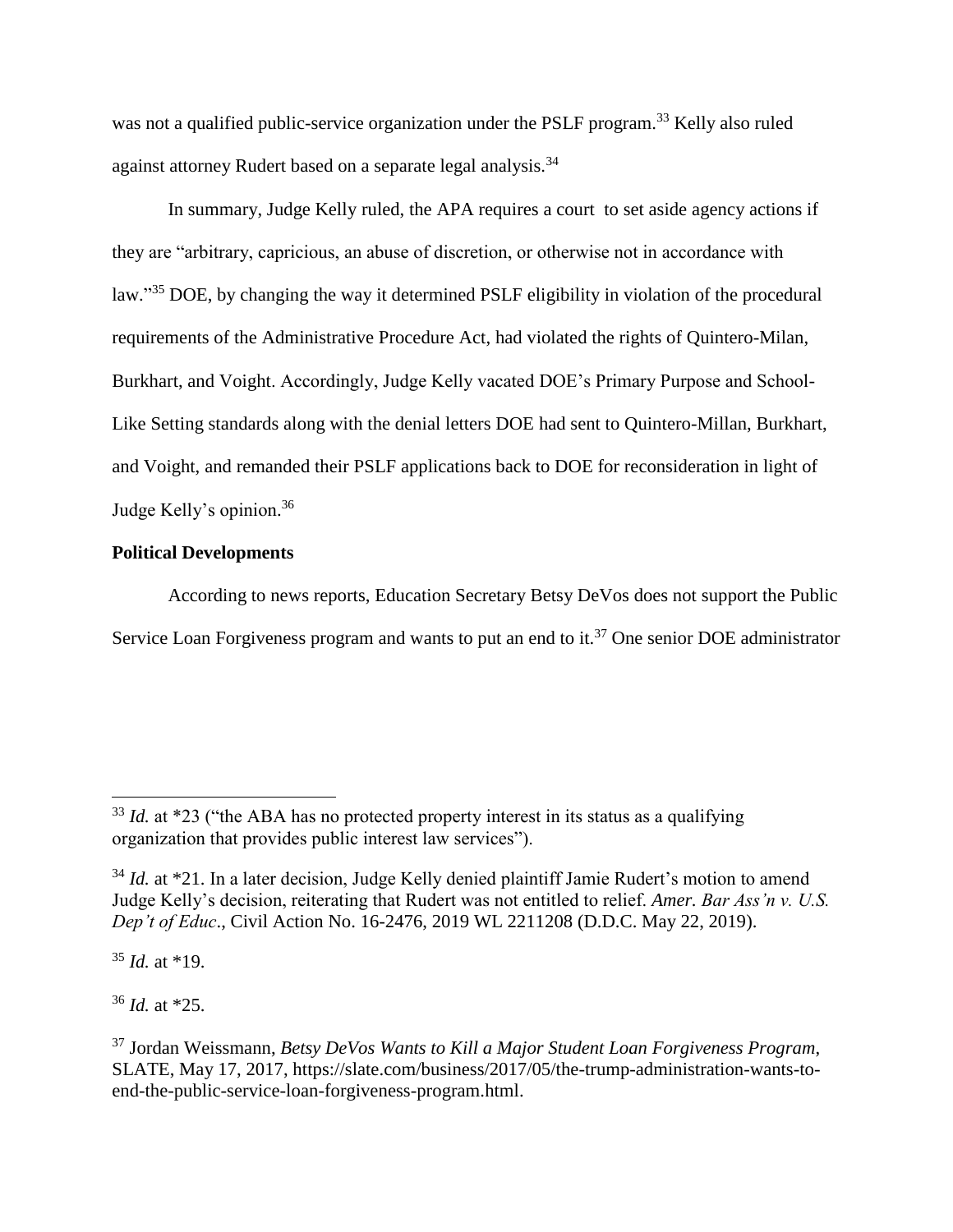reportedly referred to the program as a "disaster" and a "budget gimmick" and said DOE would not support PSLF if it were not legally obligated to do so.<sup>38</sup>

Apparently, the Trump administration and leading Republicans consider PSLF to be too expensive.<sup>39</sup> A House of Representative Budget Proposal, introduced by House Republicans in 2017, called for elimination of the program.

An independent analysis conducted in 2016 by Jason Delisle of the Brookings Institution also argued that the program would lead to a bonanza of canceled debt for PSLF participants. Delisle recommended elimination of the program altogether and allowing the Department of Education's income-based repayment programs to accomplish the goal of providing debt relief to public-service employees.<sup>40</sup>

On the other hand, Democrats strongly support PSLF. On April 11, 2019, Senate Democrats introduced a bill titled the What You Can Do for Your Country Act of 2019, which supporters maintain would overall PSLF and expand eligibility. If the bill were to become law all types of federal student loans would qualify for PSLF and all types of federal student-loan repayment plans would be eligible. The bill would also require DOE to provide public employees with clearer information and guidance about the program. Thirteen Senate Democrats

<sup>38</sup> Casey Quinlan, *Education Department official slams Public Service Loan Forgiveness program as 'disaster*', THINK PROGRESS, Dec. 4, 2018, https://thinkprogress.org/educationdepartment-official-slams-public-service-loan-forgiveness-program-as-disaster-5ab844a8473c/.

<sup>39</sup> Andrew Kreighbaum, *Proposal Would Overhaul Public Service Loan Forgiveness*, INSIDE HIGHER ED, April 12, 2019 (Trump administration as repeatedly proposed eliminating PSLF).

<sup>40</sup> Delisle, *supra* note 8.